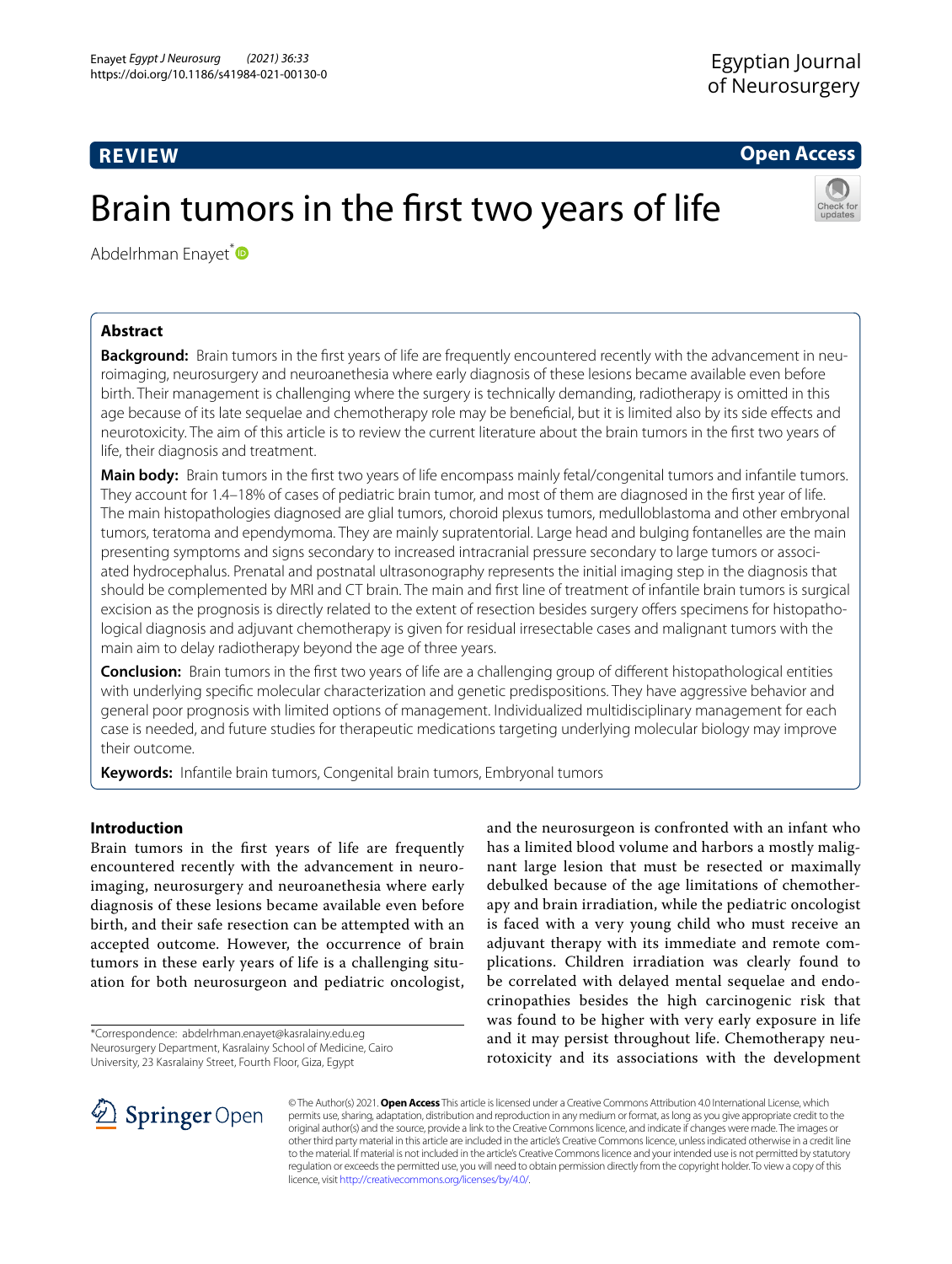of leukoencephalopathies have been reported. These tumors have poor prognosis and more aggressive behavior that made them with their challenging management a special entity in the feld of pediatric neurosurgery. The aim of this article is to review the current literature about the brain tumors in the frst two years of life, their diagnosis and treatment.

# **Main text**

### **Defnitions, incidence and epidemiology**

Brain tumors in the frst two years of life encompass mainly fetal/congenital tumors and infantile tumors. Congenital tumors are not a universally accepted term and lacks clear defnition, and it refers mainly to those tumors that are developed in the intrauterine life and are detected in utero [[1\]](#page-5-0) or early neonatal period and some consider them as defnitely, probably and possibly congenital based on whether they occur at birth, within the frst week of life or within the frst six months of life [[2](#page-6-0)], while some had extended these periods to be defnitely congenital if diagnosed at birth or the frst two weeks, probable if detected during the frst year and possibly congenital when diagnosed beyond the frst year when symptoms can be traced back to the frst year of life [[3\]](#page-6-1) also some authors had pointed to tumors that may be congenital but presented later in infancy as teratomas or medulloblastomas [\[4](#page-6-2), [5\]](#page-6-3). Infantile tumors in diferent series also are described to be in the frst year of life only  $[6–10]$  $[6–10]$  $[6–10]$ , while others extend this period to two years [\[11–](#page-6-6)[13\]](#page-6-7) and because these tumors are usually diagnosed late after prolonged period of symptoms so some authors add cases below three years [[4](#page-6-2), [14](#page-6-8)[–16](#page-6-9)] considering all these tumors to start in the infantile period but diagnosed later so they were considered to be the same entity.

Brain tumors in infancy and early childhood, once thought to be rare, have been discovered more frequently in the last decades which may be related to advancement in imaging techniques and prenatal ultrasound [\[17](#page-6-10)], and they account for 1.4–18% of cases of pediatric brain tumor [\[4](#page-6-2), [5](#page-6-3), [7](#page-6-11), [8,](#page-6-12) [13,](#page-6-7) [18–](#page-6-13)[21](#page-6-14)], and most of them are diagnosed in the frst year of life.

The incidence of different histological types was found to be heterogeneous within diferent series, and this was correlated with racial factors [[22\]](#page-6-15) where the most common tumor in Europe, USA, Canada, Mexico, Argentina, Japan and the Far East was astrocytoma [\[15\]](#page-6-16). Choroid plexus tumors were the most common in Egyptian and Indian series [[22,](#page-6-15) [23](#page-6-17)]. Medulloblastoma was the commonest in Saudi Arabia [\[24](#page-6-18)], and primitive neuroectodermal tumor is the most common in series from Germany  $[15]$  $[15]$ .

### **Histopathology and location**

Being a rare entity, most of series in the literature about brain tumors in early life are relatively small and this can explain the heterogenicity between diferent studies in the literature about the commonest diagnosed histopathology and also these series were varied in their study groups where some were focusing on neonatal period or frst year of life where others had extended their research to include all children below three years of life, so astrocytoma was the commonest in some [[11](#page-6-6), [13](#page-6-7), [25](#page-6-19)], medulloblastoma in others [\[8](#page-6-12), [26,](#page-6-20) [27](#page-6-21)], other investigators described choroid plexus tumors to be more common [\[22](#page-6-15), [23,](#page-6-17) [28](#page-6-22)] and teratoma was named by others to represent about third of the diagnosed congenital tumors [[21,](#page-6-14) [29](#page-6-23), [30\]](#page-6-24). Primitive neuroectodermal tumors(PNET) account for the majority of pathological diagnoses in some other series [[4](#page-6-2), [6,](#page-6-4) [31](#page-6-25)].

Di Rocco et al. had previously listed the ten most common brain tumors in infancy that were, in a descending order, astrocytoma, medulloblastoma, ependymoma, choroid plexus papilloma, primitive neuroectodermal tumor (PNET), teratoma, sarcoma, meningioma, ganglioglioma and neuroblastoma [\[32](#page-6-26)]. While in a recent review, teratoma was found to be the most common congenital tumor followed by gliomas and choroid plexus papillomas, while embryonal tumors including medulloblastomas and atypical teratoid/rhabdoid tumors (ATRTs) are less frequent [\[33](#page-6-27)]. Ependymoma is another subtype that is diagnosed also in infants [\[34](#page-6-28)] although its incidence is higher under the age of four years [\[33\]](#page-6-27). Pinealoblastomas and craniopharyngiomas are other tumors that are encountered more rarely in this age group [[25](#page-6-19), [35\]](#page-6-29).

The relation between the age and histopathalogy was pointed to in an epidemiological study that examined 75 case of brain tumors under the age of three years, and the author concluded that the most common tumors in the frst year of life was PNET, while in the second year astrocytomas and ependymomas were most common and astrocytoma was the most frequent diagnosed pathology during the third year of life [\[15](#page-6-16)], and it was found that the histological heterogenicity from malignant to benign tumors was higher in neonates and infants compared to older children.

Tumors in this age group are predominantly supratentorial [[10,](#page-6-5) [13,](#page-6-7) [22,](#page-6-15) [31](#page-6-25), [36](#page-6-30)], and although some reported that supratentorial location is the commonest in the frst year, then the ratio of supratentorial to infratentorial locations tends to be reversed in the second year and third year of life [\[37\]](#page-6-31), the pooled data from most of other studies showed a higher tendency for supratentorial location in the frst two or three years of life. However, there is nearly almost a consensus that brain tumors occurring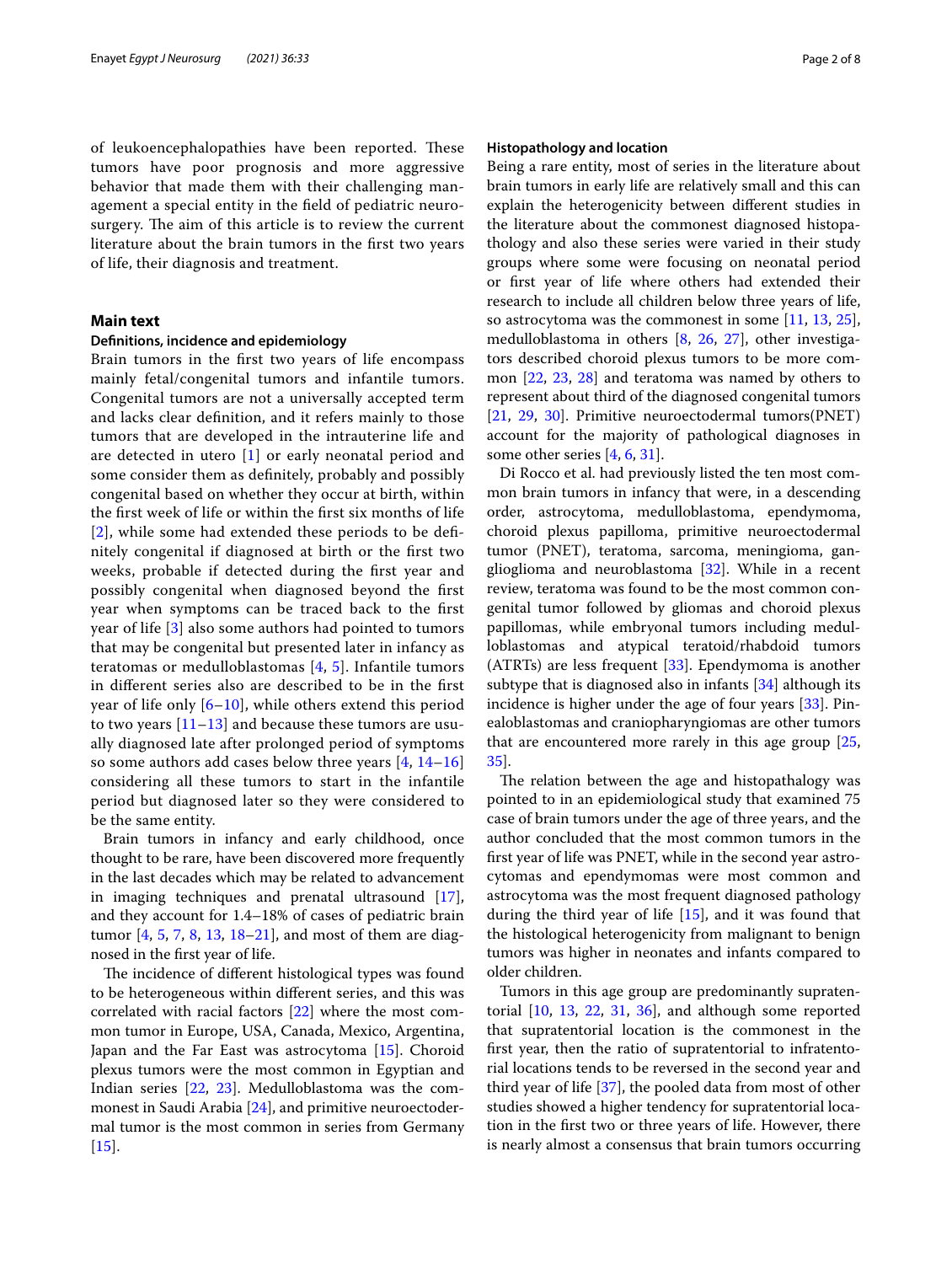infratentorial in this age group are malignant in contrast to supratentorial location where benign tumors predominate [[6,](#page-6-4) [31,](#page-6-25) [38](#page-6-32)].

Most of these tumors were found to occupy midline structures than to be laterally located where cerebellar vermis and fourth ventricles below the tentorium and chiasmatic / hypothalamic region above the tentorium were the most topographic locations reported [[37\]](#page-6-31). It was suggested that this fnding is mostly related to the fact that most neuroectodermal tumors in very young children arise from phylogenetically older structures of the central nervous [[39\]](#page-6-33). In studies where lateralized tumors were more common than midline ones entailed higher number of choroid plexus tumors that occupied lateral ventricles mainly [[22\]](#page-6-15).

#### **Cytogenetics and molecular pathways**

The occurrence of brain tumors in infants sheds light on the fact that there is a minimal time of exposure to any exogenous factors that predispose to oncogenesis process, and thus, there may be a possible role of genetic predisposition in the causation of these tumors. Although chromosomal abnormalities detected in pediatric brain tumors may be non-specifc, they are diferent from those detected in brain tumors in adults. The most common abnormality in medulloblastoma (in about 60–70%) is the total or partial loss of chromosome  $17 \, [40]$  $17 \, [40]$ . Deletions involving 17p and absence of c-myc or N-myc amplifcations have been reported in cerebral PNETs [[41\]](#page-6-35). Deletions in chromosome 1 are found in childhood astrocytoma  $[42]$  $[42]$ . There is a high incidence of monosomy 22 associated with atypical teratoid/rhabdoid tumor [[43\]](#page-6-37).

Epigenetics is gaining a great concern in pediatric brain tumor pathogenesis, and although the existence of certain epigenetic features in infants is still unknown, it represent an important feld of study for its diagnostic and therapeutic implications where several studies have revealed that a specifc miRNA signature or DNA methylation profle could help distinguish a tumor subgroup with a consequent peculiar therapeutic approach in pediatric brain tumors as the specifc miRNA expression that was detected in an atypical teratoid/rhabdoid tumor (ATRT), an ependymoma, medulloblastoma, and both low and high grade astrocytomas [\[44](#page-6-38), [45](#page-6-39)], besides many studies on molecular pathways in choroid plexus tumors that showed a great understanding of its biology and the potential druggable targets in these tumors especially choroid plexus carcinoma of infants [\[46](#page-6-40)].

# **Clinical presentations**

Large head and bulging fontanelles are the main presenting symptoms and signs secondary to increased intracranial pressure secondary to large tumors or associated hydrocephalus  $[6, 13, 27, 36]$  $[6, 13, 27, 36]$  $[6, 13, 27, 36]$  $[6, 13, 27, 36]$  $[6, 13, 27, 36]$  $[6, 13, 27, 36]$  $[6, 13, 27, 36]$  $[6, 13, 27, 36]$ . The manifestations sometimes are non-specifc owing to open fontanelles and non-fused sutures which permits skull expansion which makes detection of positive signs in the new born and young children is and many infants with manifestations of failure to thrive, vomiting, irritability, and delayed milestones are subjected to delayed diagnosis [[16](#page-6-9), [33,](#page-6-27) [47](#page-6-41)].

Some cases especially in the second year of life may present with focal neurological manifestations as weakness, cranial nerve afections or seizures [[16,](#page-6-9) [30\]](#page-6-24).

Suprasellar hypothalamic gliomas in this age may present with precocious puberty or diencephalic syndrome  $[13]$  $[13]$ .

Some reports referred to presentations related to rapidly growing tumors before labor that lead to severe macrocranium with difficult or premature labor, dystocia or even still birth mainly intracranial teratomas, primitive neuroectodermal tumors (PNETs) and glioblastomas [[48](#page-6-42), [49\]](#page-6-43).

Hemorrhage in the tumors is another presentation in this age group, and it was reported to be the initial presentation in 3–18% of cases. Congenital brain tumors were reported to have a high tendency to bleed intratumorally especially astrocytoma, medulloblastoma and PNET [\[50](#page-6-44), [51\]](#page-6-45). It was suggested that imposing a rapidly changing pressure forces on the head of the neonate during delivery may be responsible for hemorrhage and as a result of repeated bleeds the space occupying efect of the tumor is enlarged  $[51]$  $[51]$ . So when a spontaneous intracranial hemorrhage is found, an underlying neoplasm should always be excluded [\[2](#page-6-0)].

Tumors in the neonatal and infantile periods are often a part of a familial syndrome or associated with congenital anomalies. In a review done by Wakai et al. [\[49](#page-6-43)], 11.5% of neonatal brain tumors had associated anomalies of various nonspecifc types. Teratomas was reported to be associated with hydrocephalus, cleft lip and palate, proptosis, and anencephaly [[29](#page-6-23), [33\]](#page-6-27). Some tumors are parts of familial syndromes as optic pathway tumors in neurofbromatosis type 1, meningiomas in neurofbromatosis type 2, PNET in Li–Fraumeni syndrome, and subependymal giant astrocytoma occurs with tuberous sclerosis [[30\]](#page-6-24). Medulloblastoma was reported to have an incidence of 3.6% in Gorlin syndrome which is an autosomal dominant syndrome with multiple basal cell carcinomas, jaw cysts, and vertebral abnormalities. The incidence of this syndrome in medulloblastoma is 1–2% [\[52](#page-6-46)].

#### **Imaging and diagnosis**

Some features of congenital or fetal tumors can be detected in the prenatal ultrasound especially in the third trimester. The most common features are polyhydramnios and macrocephaly [[30,](#page-6-24) [53](#page-6-47)]. Polyhydramnios occurs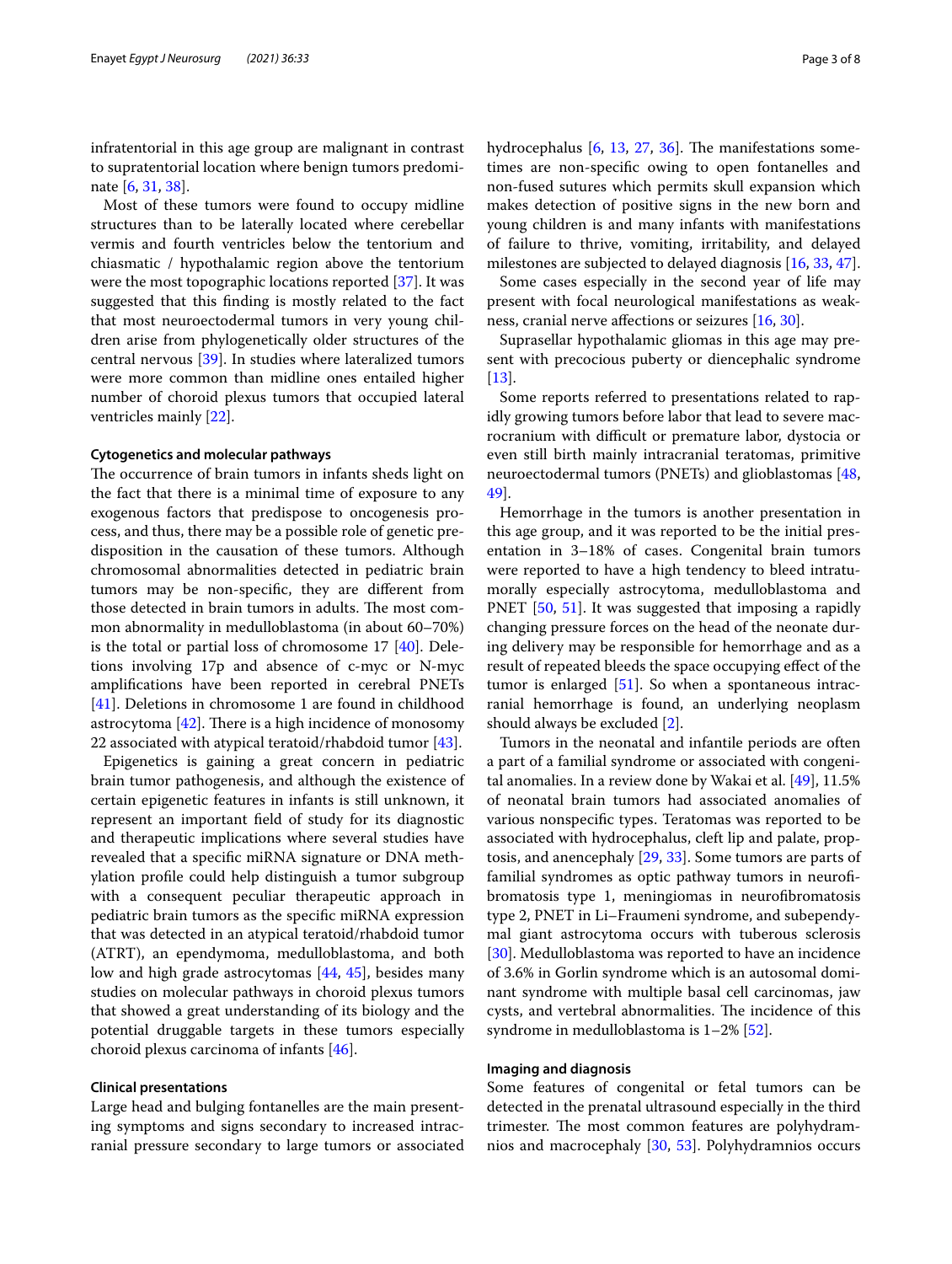due to decreased swallowing secondary to a hypothalamic dysfunction, and this sign is present in about onethird of patients. Macrocephaly can be due to cranial expansion by the tumor or hydrocephalus that is generally caused by the obstruction of the ventricular system or from increased cerebrospinal fuid production from a choroid plexus tumor.

Nowadays, cranial ultrasonography (US) of the newborn represents the frst imaging method in brain facilitated by the presence of open fontanelles and less ossifed cranial bones, it has the advantages also of being fast, non-invasive and does not produce any side efect, so Cranial US can provide useful fndings or be used as the frst diagnostic modality when there is a suspicion of a brain mass [\[54](#page-6-48)].

During ultrasonography, most intracranial tumors have a heterogeneous pattern with the subversion of normal structures depending on the presence of cystic, necrotic, or hemorrhagic areas. Cerebral tumors are more frequently hyperechoic, and depending on tumor localization, ventricular dilatation may occur. Sometimes, US can show a typical pattern, as in choroid plexus papilloma [[55](#page-7-0)].

MRI brain allows for detailed assessment of the tumor; its relations with the surrounding structures, its morphology and extensions provide essential information needed in planning for surgery. MRI features of the tumors can allow also for diferentiation between malignant and benign cases  $[21]$  $[21]$  that provide the surgeon with data that can guide the management and discussion with the family as in diferentiation between infantile glioblastoma (GBM) and desmoplastic infantile tumors (DIT) where both of them appear as huge supratentorial tumors with cystic and solid components; however, GBM shows heterogeneous enhancement and restricted difusion in contrast to DIT that shows avid and homogeneous enhancement with no evidence of derestricted difusion in difusion sequences [\[56](#page-7-1)]. Fat-suppression MRI techniques may be useful in diferentiating fat from hemorrhage in teratoma cases [\[57](#page-7-2)]. MRI for the whole neuraxis is benefcial for detection of CSF disseminated lesion seen mainly in embryonal lesions and ependymomas, the fndings that can guide the management and surgical decisions in these cases  $[58, 59]$  $[58, 59]$  $[58, 59]$  $[58, 59]$ . The main disadvantage of MRI is the inadequacy in detecting calcifcations that may be characteristic and diagnostic for some lesions as infantile ganglioglioma. Also, MRI requires long time for acquiring images which needs a calm and still patient which is not the case in infants or neonates and their sedation is a must which may delay the management process besides the exposure to more anesthetic risk.

Although computed tomography (CT) brain exposes infants to a large dose of ionizing radiation, it has the advantage of illustrating calcifcations easily which can aid in the diagnosis of teratoma cases where multiple calcifed portions can be detected which may sometimes reflect the presence of bone and teeth [\[57](#page-7-2)]. Calcifications may also be diagnostic in infantile ganglioglioma cases [[60,](#page-7-5) [61](#page-7-6)].

## **Surgical excision**

The main and first line of treatment of infantile brain tumors is surgical excision as the prognosis is directly related to the extent of resection besides surgery ofers specimens for histopathological diagnosis [[21,](#page-6-14) [62](#page-7-7), [63](#page-7-8)]. Surgery in this young age is demanding and challenging owing to the general condition, low weight and limited blood volume of the infant and the frequent huge sizes reached by these neoplasms being have a great time to expand secondary to delayed diagnosis [\[25](#page-6-19), [38\]](#page-6-32).

The extent of resection of brain tumors below two years is variable in diferent series in the literature where gross total(GTR) or near total resection was achieved in 25% in one series [\[36](#page-6-30)], while it ranged between 34 and 43% in others [[10,](#page-6-5) [13](#page-6-7), [31,](#page-6-25) [47\]](#page-6-41) and GTR was accomplished in about 60–70% in others [\[6](#page-6-4), [8](#page-6-12), [11,](#page-6-6) [16,](#page-6-9) [22](#page-6-15)]. This heterogenicity was attributed by some investigators to the improvement in diagnostic tools and neuro-anesthesia techniques over time  $[6]$  $[6]$ , although this may be partially true, there must be a correlation between the extent of resection on one side and the histological types and locations of the resected lesions on the other as the diferent individual series varies signifcantly in the number of cases, their histopathology and locations where in series with higher incidence of total or near total resections, one can fnd higher incidence of benign pathologies with less invasion to the surrounding brain, or intraventricular choroid plexus tumors with good plane of resection and more control of intraoperative bleeding after visualization and coagulation of its pedicle [\[22](#page-6-15)].

Conservative management for recurrence or residual lesions is favored as long as the lesion is non-progressive either radiologically or clinically, long-term follow-up with repeated MRI is mandatory in these patients, and reoperation is indicated only on disease progression [[36](#page-6-30), [64\]](#page-7-9). But reoperation on the same lesion with the intention to perform a staged resection may be better in these infants especially for tumors that are curable with surgery where high vascular lesions may lead to excessive bleeding and reoperation after the infant being stabilized can increase the extent of resection with better outcome [[22](#page-6-15)].

Reoperation after neoadjuvant chemotherapy is another option of management for infantile brain tumors that was investigated by some authors [\[65](#page-7-10)] where reoperation was indicated in tumor regrowth after initial regression, or if there was no further reduction in tumor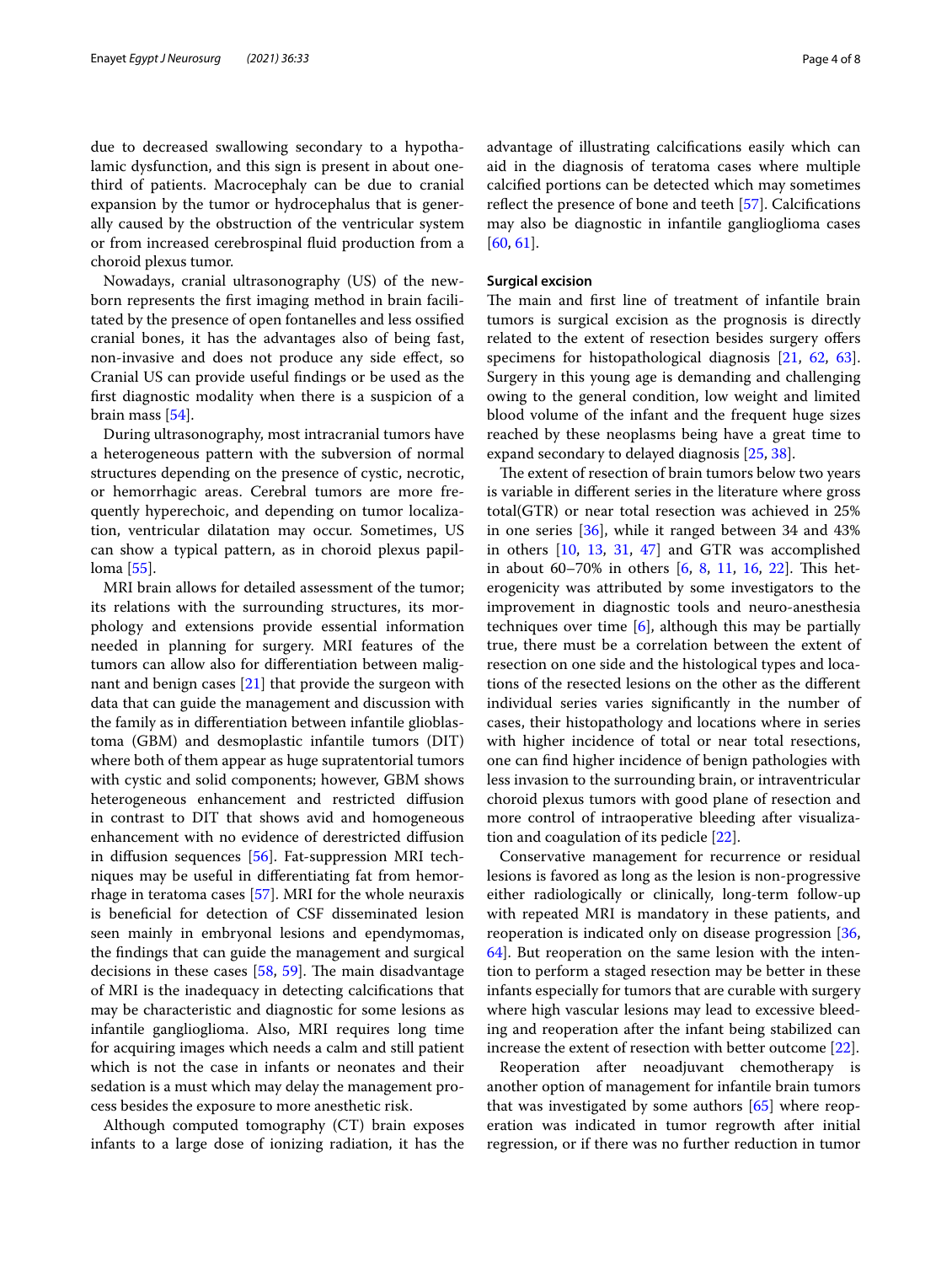volume with repeated cycles of chemotherapy, and in cases of new emergency or urgent radiographic changes as intra-tumoral hemorrhage. The authors found that neoadjuvant chemotherapy had efectively devascularized all tumors and the volumes of most tumors were decreased, and these efects enhanced their ability to achieve a complete resection.

There are variable rates of operative and perioperative mortality in the literature [[5,](#page-6-3) [6,](#page-6-4) [13,](#page-6-7) [19,](#page-6-49) [20,](#page-6-50) [22](#page-6-15), [66](#page-7-11)] that range from 5.6 to 33% in most of literature, while no mortality was reported by Haddad et al. [[7\]](#page-6-11) and higher rate  $(57%)$  was found in Tewari et al. study  $[67]$  $[67]$ . This heterogenicity may be explained by heterogeneous pathologies, variations in vascularity of the lesions and diferences in the experience of neurosurgeons, anesthesia, and intensive care teams. The higher rate of perioperative mortality is certainly related to the infants' general conditions and their sensitivity to hypothermia, blood loss and massive blood transfusion which all must be kept in mind during their management.

Suprasellar Optic pathway and hypothalamic gliomas (OPHG) represent an exception regarding surgical management where a more conservative surgical approach was found to be correlated with better outcome for these lesions  $[68-70]$  $[68-70]$  $[68-70]$ . The aim of surgery in pediatric OPHG especially in this age is just having a biopsy for diagnosis that is usually followed by chemotherapy and even the biopsy may be not needed in typical radiological OPHG especially in the context of diencephalic syndrome, and debulking can be done for exophytic parts of these lesion, or after failure of chemotherapy to control their progression.

Hydrocephalus is a very common association with infantile brain tumors [\[9](#page-6-51), [71\]](#page-7-15) and shunt requirement for its management ranged from 20% up to 57% [\[13](#page-6-7), [22,](#page-6-15) [32](#page-6-26), [47,](#page-6-41) [71](#page-7-15)] in the literature. preoperative insertion of ventriculoperitoneal(VP) shunt may be life saving in emergency situation and can improve the general condition of dehydrated infants due to vomiting before defnitive surgery [\[13](#page-6-7)]; however, the insertion of VP shunt in very young patients is associated in some cases with peritoneal failure of CSF absorption leading to severe ascites and abdominal distention that may lead to respiratory distress, this may be related to immaturity of the peritoneum or excessive CSF production especially in choroid plexus tumors [\[72](#page-7-16)]. This condition is usually managed by insertion of ventriculoatrial (VA) shunt. Upward cerebellar herniation and posterior fossa intratumoral hemorrhage after shunting are another reported complications especially with large lesions and usually have poor outcome [[13](#page-6-7), [73](#page-7-17)]. For these complications besides other shunts complications as obstruction, infections and exposure, there is a tendency to perform excision of the lesions directly frst leaving hydrocephalus management in the post-craniotomy and follow-up periods [\[71](#page-7-15)]. Insertion of external ventriculostomy with gradual withdrawal might decrease shunt requirement as supposed by Ghodsi et al. [\[6](#page-6-4)] where only 12.9% of their patients needed permanent VP shunt.

In addition to VP and VA shunts in this age group, subdural-peritoneal shunt is also needed in some cases with choroid plexus tumors where large subdural collections do exist after excision of these tumors [\[22](#page-6-15), [71\]](#page-7-15).

## **Adjuvant therapy**

The use of upfront radiotherapy was used till about 1987 in the primary treatment of infantile and young children with efforts to optimize its factors as time, dose and volume to minimize its late efects on the central nervous system [\[7](#page-6-11), [13,](#page-6-7) [74](#page-7-18)], but these trials and efforts lead to poor outcome due to lowering the necessary therapeutic doses and in the same time the radiation complications were not decreased [\[75](#page-7-19)]; in the last decades, it was recommended to avoid brain irradiation in this age group due to its harmful efects and risks that are possibly related to vascular lesions or demyelination and these risks persist throughout life [[9](#page-6-51), [16](#page-6-9), [21](#page-6-14), [76,](#page-7-20) [77\]](#page-7-21). Craniospinal irradiation for the immature and growing brain and spinal cord of infants as well as their growing vertebrae was reported to cause mental retardation, growth retardation, hypothalamus–pituitary axis afection that may lead to severe endocrine afection especially growth hormone and thyroid functions. Intracranial blood vessels in very young children are also sensitive to irradiation, and occlusive neurovascular complications have been reported [[19,](#page-6-49) [47](#page-6-41)]. Risk of radiation-related secondary neoplasm is greater when exposure occurs early in life, and this risk seems to persist throughout life [\[78](#page-7-22)]. Also, newer modalities as stereotactic radiotherapy and proton beam therapy have its potential complications on infants and young children and there are many studies on their long-term efects [[79–](#page-7-23)[81\]](#page-7-24).

Chemotherapy appears to be an efective postoperative primary treatment for incompletely resected or malignant pathologies in this age group [\[25](#page-6-19), [82](#page-7-25)], and diferent therapeutic approaches were explored [[83\]](#page-7-26) as prolonged postoperative chemotherapy and delayed irradiation or without irradiation in another approach, high dose chemotherapy with autologous stem cells transplantation was investigated also. The reached goal of delaying irradiation or its avoidance has proven the benefcial role of chemotherapy in this age group [[81\]](#page-7-24) and made it accepted in spite of its neurotoxicity, gliotoxicity and deleterious efects on gray and white matters of the developing brain, hearing and bone marrow [\[84\]](#page-7-27).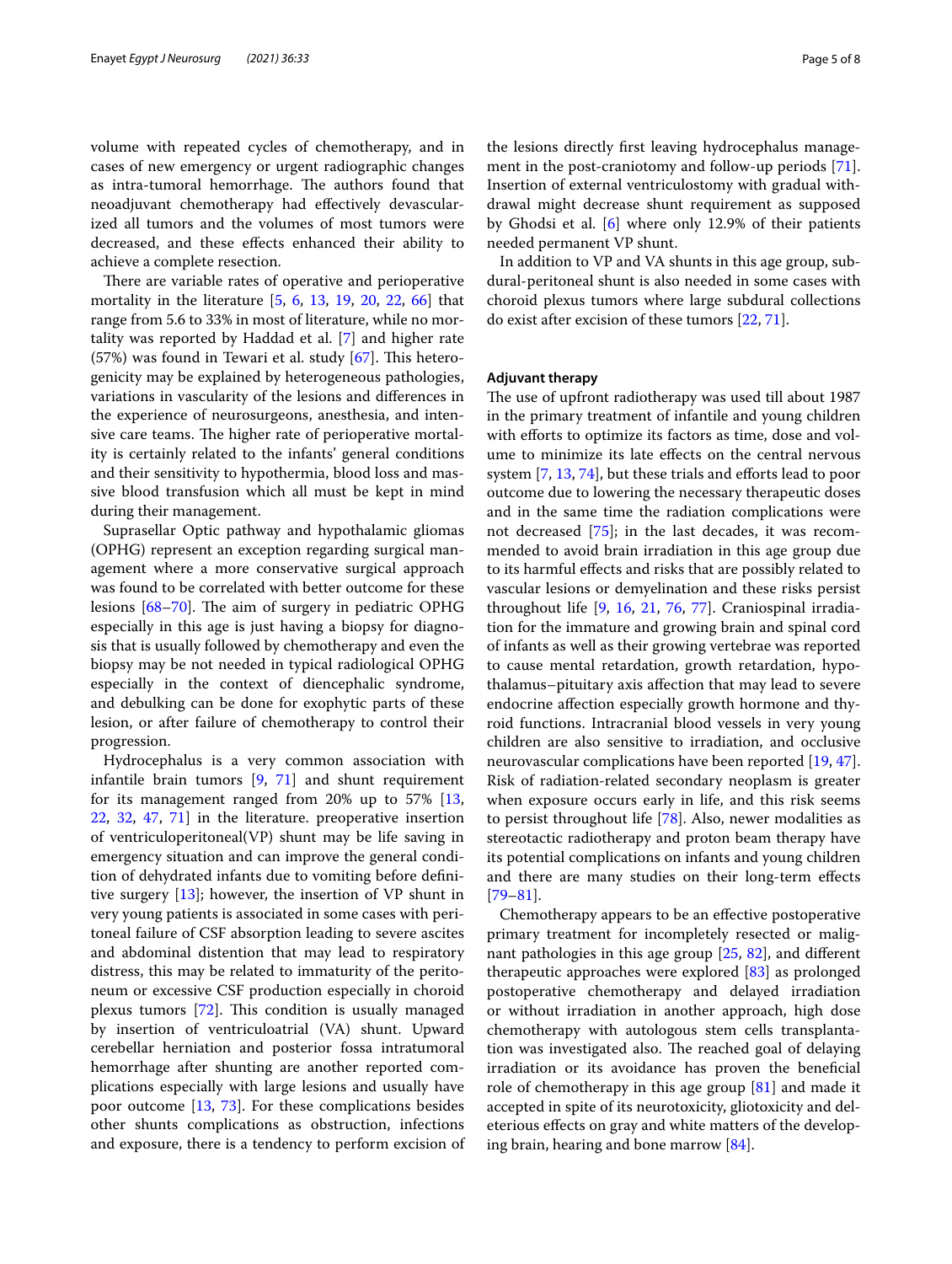#### **Outcome and prognosis**

The prognosis of brain tumors in the first two years of life is generally not good, and this can be attributed to many factors as the malignant pathology of most of these tumors, surgical difficulties faced by the neurosurgeon in dealing with them, risk of anesthesia, diffcult postoperative care besides children in this age group are not amenable for radiotherapy. Location of the tumor was correlated with prognosis in many studies where posterior fossa tumors demonstrated lower overall survival rates in comparison with supratentorial lesions [[6,](#page-6-4) [19,](#page-6-49) [31,](#page-6-25) [85\]](#page-7-28) others correlated between tumors located in the brainstem, ventricular system, optic chiasm, thalamus, and basal ganglia with worse prognosis in terms of both survival and quality of life  $[11]$  $[11]$  $[11]$  as attempted surgical removal of tumors in these locations is associated with high mortality and chemotherapy or radiotherapy for partially resected or non-resected lesions worsen the quality of life. Extent of surgical resection had a signifcant correlation with prognosis in many studies, and complete resection provides the best possible outcome in terms of survival and disease-free survival rates [\[38,](#page-6-32) [86\]](#page-7-29).

The rate of survival of patients with brain tumors under two years is low, and the most common outcome of infantile brain tumors is death within fve years of the diagnosis with overall survival rates vary between 20 and 40% [\[38](#page-6-32), [80](#page-7-30), [87,](#page-7-31) [88](#page-7-32)], and in some series, these rates reached about 56–58% [[6,](#page-6-4) [20](#page-6-50), [31,](#page-6-25) [79](#page-7-23), [89](#page-7-33)].

As the quality of life parameters is difficult to evaluate in pediatric patients, scales measuring the ability to cope with school were used by some investigators for assessment of longer follow-up for infants with brain tumors and results showed that about 50–77% among children who reached school age were able to attend mainstream school [[79,](#page-7-23) [80](#page-7-30), [90](#page-7-34)].

In a study investigating the remote outcome in survivors who reached adulthood [\[91](#page-7-35)], it was found that 33% of patients with high grade tumors became long-term survivors in contrast to 20-year survival rate of 82% in patients with low grade tumors. Regarding the clinical and functional outcome of high-grade lesions group of patients, it was reported that most of them were afected by severe late efects of radiotherapy given in their frst year of life including second neoplasms, cerebrovascular disease, and coronary valvular disease, and three died at the age of 29, 30, and 41 years. Three of this group of patients were in full-time work and fve in part-time work, but none of those who were alive after treatment that included radiotherapy were in full time work. On the opposite hand, among those low grade lesions survivors group 72% were in full-time work and 12% in part-time work.

## **Conclusions**

Brain tumors in the frst two years of life are a challenging group of diferent histopathological entities with underlying specifc molecular characterization and genetic predispositions. They have aggressive behavior and general poor prognosis with limited options of management owing to the very young age of this group of patients that omits radiotherapy as one of the main therapeutic lines of management and makes surgical excision, the main curative option in this age group, challenging and a hard mission. Although chemotherapy may be benefcial as an adjuvant therapy and more tolerated in this age group, it has immediate and longterm side efects on the developing brain. Better molecular understanding of these neoplasms might lead to the identification of new therapeutic targets. These lesions are best managed in specialized pediatric oncology centers where a higher level of expertise does exist as well as an individualized multidisciplinary management for each case.

#### **Abbreviations**

OPHG: Optic pathway hypothalamic gliomas; PNET: Primitive neuroectodrmal tumors; AT/RT: Atypical teratoid rhabdoid tumors; VP: Ventriculoperitoneal; VA: Ventriculoatrial; CT: Computed tomography; GTR: Gross total resection; CSF: Cerebrospinal fuid; GBM: Glioblastoma; US: Ultrasonography; MRI: Magnetic resonance imaging; miRNA: Micro-ribonucleic acid; DNA: Deoxyribonucleic acid.

#### **Acknowledgements**

Not applicable.

#### **Authors' contributions**

This is a single author article where the author had reviewed the literature to collect information and data that were used in writing the manuscript.

#### **Funding**

No funding.

**Availability of data and materials** Not applicable.

#### **Declarations**

**Ethics approval and consent to participate** Not applicable.

#### **Consent for publication**

Not applicable.

#### **Competing interests**

The author declares that he has no competing interests.

Received: 6 August 2021 Accepted: 21 August 2021 Published online: 27 December 2021

#### **References**

<span id="page-5-0"></span>1. Rickert CH, Probst-Cousin S, Louwen F, Feldt B, Gullotta F. Congenital immature teratoma of the fetal brain. Childs Nerv Syst. 1997;13(10):556–9.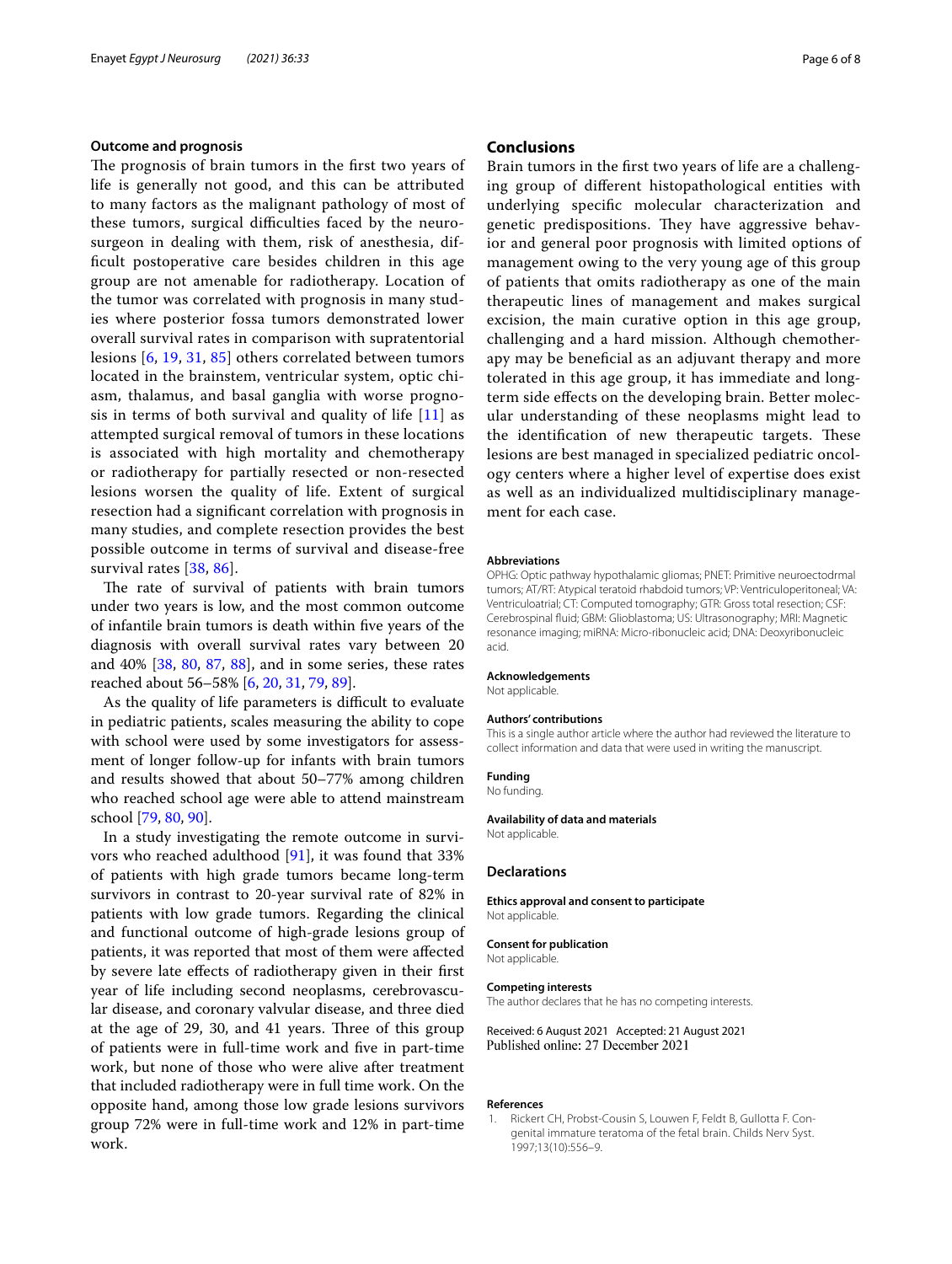- <span id="page-6-0"></span>2. Severino M, Schwartz ES, Thurnher MM, Rydland J, Nikas I, Rossi A. Congenital tumors of the central nervous system. Neuroradiology. 2010;52(6):531–48.
- <span id="page-6-1"></span>3. Jellinger K, Sunder-Plassmann M. Connatal intracranial tumours. Neuropaediatrie. 1973;4(01):46–63.
- <span id="page-6-2"></span>4. Rickert CH, Probst-Cousin S, Gullotta F. Primary intracranial neoplasms of infancy and early childhood. Childs Nerv Syst. 1997;13(10):507–13.
- <span id="page-6-3"></span>5. Sakamoto K, Kobayashi N, Ohtsubo H, Tanaka Y. Intracranial tumors in the frst year of life. Childs Nerv Syst. 1986;2(3):126–9.
- <span id="page-6-4"></span>6. Ghodsi SM, Habibi Z, Hanaei S, Moradi E, Nejat F. Brain tumors in infants. J Pediatr Neurosci. 2015;10(4):335.
- <span id="page-6-11"></span>7. Haddad SF, Menezes AH, Bell WE, Godersky JC, Afifi AK, Bale JF. Brain tumors occurring before 1 year of age: a retrospective review of 22 cases in an 11-year period (1977–1987). Neurosurgery. 1991;29(1):8–13.
- <span id="page-6-12"></span>8. Oi S, Matsumoto S, Choi JU, Kang JK, Wong T, Wang C, Chan TS. Brain tumors diagnosed in the frst year of life in fve Far-Eastern countries. Childs Nerv Syst. 1990;6(2):79–85.
- <span id="page-6-51"></span>9. Magdum SA. Neonatal brain tumours—a review. Early Hum Dev. 2010;86(10):627–31.
- <span id="page-6-5"></span>10. Chung SK, Wang KC, Nam DH, Cho BK. Brain tumor in the frst year of life: a single institute study. J Korean Med Sci. 1998;13(1):65–70.
- <span id="page-6-6"></span>11. Balestrini MR, Micheli R, Giordano L, Lasio G, Giombini S. Brain tumors with symptomatic onset in the frst two years of life. Childs Nerv Syst. 1994;10(2):104–10.
- 12. Tadmor R, Harwood-Nash DC, Savoiardo M, Scotti G, Musgrave M, Fitz CR, Chuang S. Brain tumors in the frst two years of life: CT diagnosis. Am J Neuroradiol. 1980;1(5):411–7.
- <span id="page-6-7"></span>13. Tomita T, McLone DG. Brain tumors during the frst twenty-four months of life. Neurosurgery. 1985;17(6):913–9.
- <span id="page-6-8"></span>14. MacDonald TJ. Aggressive infantile embryonal tumors. J Child Neurol. 2008;23(10):1195–204.
- <span id="page-6-16"></span>15. Rickert CH. Epidemiological features of brain tumors in the frst 3 years of life. Childs Nerv Syst. 1998;14(10):547–50.
- <span id="page-6-9"></span>16. De Espindola AA, Matushita H, Pimenta JM, da Silva Fernandes AC, Rosemberg S, Reed UC. Brain tumors in the frst three years of life. Arq Neuropsiquiatr. 2007;65(4-A):960–4.
- <span id="page-6-10"></span>17. Milani HJ, Júnior EA, Cavalheiro S, Oliveira PS, Hisaba WJ, Barreto EQ, Barbosa MM, Nardozza LM, Moron AF. Fetal brain tumors: prenatal diagnosis by ultrasound and magnetic resonance imaging. World J Radiol. 2015;7(1):17.
- <span id="page-6-13"></span>18. Sano K. A statistical study of brain tumors in Japan: general features. Jpn J Clin Oncol. 1987;17(1):19–28.
- <span id="page-6-49"></span>19. Jooma R, Hayward RD, Grant ND. Intracranial neoplasms during the frst year of life: analysis of one hundred consecutive cases. Neurosurgery. 1984;14(1):31–41.
- <span id="page-6-50"></span>20. Raimondi AJ, Tomita T. Brain tumors during the frst year of life. Pediatr Neurosurg. 1983;10(3):193–207.
- <span id="page-6-14"></span>21. Isaacs HII Jr. Perinatal brain tumors: a review of 250 cases. Pediatr Neurol. 2002;27(5):333–42.
- <span id="page-6-15"></span>22. Mohanty CB, Shukla DP, Devi BI. Brain tumors of infancy-an institutional experience and review of the literature. Pediatr Neurosurg. 2013;49(3):145–54.
- <span id="page-6-17"></span>23. El-Gaidi MA, Eissa EM. Infantile intracranial neoplasms: characteristics and surgical outcomes of a contemporary series of 21 cases in an Egyptian referral center. Pediatr Neurosurg. 2010;46(4):272–82.
- <span id="page-6-18"></span>24. Murshid WR, Siquiera E, Rahm B, Kanaan I. Brain tumors in the frst 2 years of life in Saudi Arabia. Childs Nerv Syst. 1994;10(7):430–2.
- <span id="page-6-19"></span>25. Larouche V, Huang A, Bartels U, Bouffet E. Tumors of the central nervous system in the frst year of life. Pediatr Blood Cancer. 2007;49(S7):1074–82.
- <span id="page-6-20"></span>26. Reed C, Rosemberg S, Gherpelli JL, Matushita H, de Almeida GG, Diament AJ. Brain tumors in the frst two years of life: a review of forty cases. Pediatr Neurosurg. 1993;19(4):180–5.
- <span id="page-6-21"></span>27. Jaing TH, Wu CT, Chen SH, Hung PC, Lin KL, Jung SM, Tseng CK. Intracranial tumors in infants: a single institution experience of 22 patients. Childs Nerv Syst. 2011;27(3):415–9.
- <span id="page-6-22"></span>28. Toescu SM, James G, Phipps K, Jeelani O, Thompson D, Hayward R, Aquilina K. Intracranial neoplasms in the frst year of life: results of a third cohort of patients from a single institution. Neurosurgery. 2019;84(3):636–46.
- <span id="page-6-23"></span>29. Raisanen JM, Davis RL. Congenital brain tumors. Pathology. 1993;2(1):103–16.
- <span id="page-6-24"></span>30. Isaacs HI Jr. Perinatal brain tumors: a review of 250 cases. Pediatr Neurol. 2002;27(4):249–61.
- <span id="page-6-25"></span>31. Mapstone TB, Warf BC. Intracranial tumor in infants: characteristics, management, and outcome of a contemporary series. Neurosurgery. 1991;28(3):343–8.
- <span id="page-6-26"></span>32. Di Rocco C, Iannelli A, Ceddia A. Intracranial tumors of the frst year of life. Childs Nerv Syst. 1991;7(3):150–3.
- <span id="page-6-27"></span>33. Simone V, Rizzo D, Cocciolo A, Caroleo AM, Carai A, Mastronuzzi A, Tornesello A. Infantile brain tumors: a review of literature and future perspectives. Diagnostics. 2021;11(4):670.
- <span id="page-6-28"></span>34. Qaddoumi I, Carey SS, Conklin H, Jenkins J, Sabin N, Boop F, Pai-Panandiker A, Baker J, Wright K, Broniscer A, Gajjar A. Characterization, treatment, and outcome of intracranial neoplasms in the frst 120 days of life. J Child Neurol. 2011;26(8):988–94.
- <span id="page-6-29"></span>35. Hwang SW, Su JM, Jea A. Diagnosis and management of brain and spinal cord tumors in the neonate. In: Seminars in fetal and neonatal medicine, vol 17, No. 4. WB Saunders; 2012. pp. 202–6.
- <span id="page-6-30"></span>36. Lang SS, Beslow LA, Gabel B, Judkins AR, Fisher MJ, Sutton LN, Storm PB, Heuer GG. Surgical treatment of brain tumors in infants younger than six months of age and review of the literature. World Neurosurg. 2012;78(1–2):137–44.
- <span id="page-6-31"></span>37. Sala F, Colarusso E, Mazza C, Talacchi A, Bricolo A. Brain tumors in children under 3 years of age. Pediatr Neurosurg. 1999;31(1):16–26.
- <span id="page-6-32"></span>38. Rivera-Luna R, Medina-Sanson A, Leal-Leal C, Pantoja-Guillen F, Zapata-Tarrés M, Cardenas-Cardos R, Barrera-Gómez R, Rueda-Franco F. Brain tumors in children under 1 year of age: emphasis on the relationship of prognostic factors. Childs Nerv Syst. 2003;19(5–6):311–4.
- <span id="page-6-33"></span>39. Giufrè R. Biological aspects of brain tumors in infancy and childhood. Childs Nerv Syst. 1989;5(2):55–9.
- <span id="page-6-34"></span>40. Fujii Y, Hongo T, Hayashi Y. Chromosome analysis of brain tumors in childhood. Genes Chromosom Cancer. 1994;11(4):205–15.
- <span id="page-6-35"></span>41. Girschick HJ, Klein R, Scheurlen WG, Kühl J. Cytogenetic and histopathologic studies of congenital supratentorial primitive neuroectodermal tumors: a case report. Pathol Oncol Res. 2001;7(1):67–71.
- <span id="page-6-36"></span>42. Vagner-Capodano AM, Gentet JC, Gambarelli D, Pellissier JF, Gouzien M, Lena G, Genitori L, Choux M, Raybaud C. Cytogenetic studies in 45 pediatric brain tumors. Pediatr Hematol Oncol. 1992;9(3):223–35.
- <span id="page-6-37"></span>43. Cossu A, Massarelli G, Manetto V, Viale G, Tanda F, Bosincu L, Iuzzolino P, Cossu S, Padovani R, Eusebi V. Rhabdoid tumours of the central nervous system. Virchows Archiv A. 1993;422(1):81–5.
- <span id="page-6-38"></span>44. Kumar R, Liu AP, Orr BA, Northcott PA, Robinson GW. Advances in the classifcation of pediatric brain tumors through DNA methylation profling: from research tool to frontline diagnostic. Cancer. 2018;124(21):4168–80.
- <span id="page-6-39"></span>45. Lee YY, Yang YP, Huang MC, Wang ML, Yen SH, Huang PI, Chen YW, Chiou SH, Lan YT, Ma HI, Shih YH. MicroRNA142-3p promotes tumor-initiating and radioresistant properties in malignant pediatric brain tumors. Cell Transplant. 2014;23(4–5):669–90.
- <span id="page-6-40"></span>46. Crawford JR, Isaacs H. Perinatal (fetal and neonatal) choroid plexus tumors: a review. Childs Nerv Syst. 2019;35(6):937–44.
- <span id="page-6-41"></span>47. Bognar L. Brain tumors during the frst year of life. Ann N Y Acad Sci. 1997;824:148–55.
- <span id="page-6-42"></span>48. Dören M, Tercanli S, Gullotta F, Holzgreve W. Prenatal diagnosis of a highly undiferentiated brain tumour—a case report and review of the literature. Prenatal Diagnos. 1997;17(10):967–71.
- <span id="page-6-43"></span>49. Wakai S, Arai T, Nagai M. Congenital brain tumors. Surg Neurol. 1984;21(6):597–609.
- <span id="page-6-44"></span>50. Roosen N, Deckert M, Nicola N, Wechsler W, Schober R, von Voss H, Mayer P, Werner C. Congenital anaplastic astrocytoma with favorable prognosis: case report. J Neurosurg. 1988;69(4):604–9.
- <span id="page-6-45"></span>51. Albert FK, Gaedicke G, Wenzel D, Merk J, Heymer B, Lampl L. Congenital brain tumours: diagnostic and therapeutic approach. With a report of 3 cases. Zentralblatt fur Neurochirurgie. 1989;50(2):101–5.
- <span id="page-6-46"></span>52. Evans DG, Farndon PA, Burnell LD, Gattamaneni HR, Birch JM. The incidence of Gorlin syndrome in 173 consecutive cases of medulloblastoma. Br J Cancer. 1991;64(5):959–61.
- <span id="page-6-47"></span>53. Cornejo P, Feygin T, Vaughn J, Pfeifer CM, Korostyshevska A, Patel M, Bardo DM, Miller J, Goncalves LF. Imaging of fetal brain tumors. Pediatr Radiol. 2020;50(13):1959–73.
- <span id="page-6-48"></span>54. Vitale V, Rossi E, Di Serafno M, Minelli R, Acampora C, Iacobellis F, D'Errico C, Esposito A, Esposito F, Vallone G, Zeccolini M. Pediatric encephalic ultrasonography: the essentials. J Ultrasound. 2020;23(2):127–37.